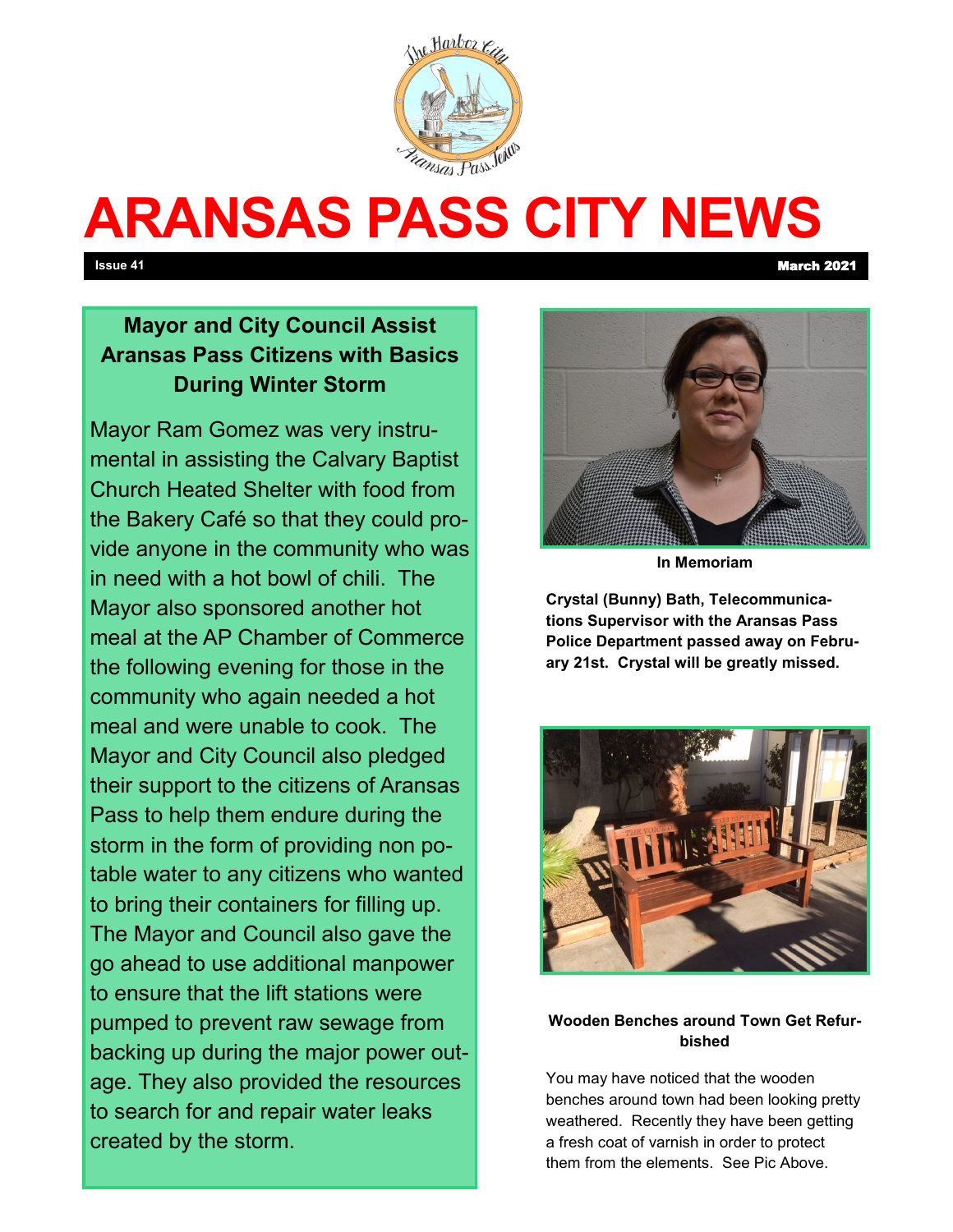### **CONTACT US**

**Aransas Pass City News is published by the City of Aransas Pass, TX. If you would like to subscribe or unsubscribe call: 361-758- 5301.**

#### **WHO ARE YOUR CITY COUNCIL MEMBERS?**

**Mayor Ram Gomez**

**Carrie Scruggs—Place 1**

**Jason Knight— Place 2**

**Mayor Pro-Tem Jan Moore— Place 3**

**Vickie Abrego— Place 4**

> **600 W. Cleveland Blvd.**

**Aransas Pass, TX**

**361-758- 5301**

**cbeard@aptx.gov**

**It's getting to be that time of the year again for the City of Aransas Pass to begin its budgeting process for the new fiscal year.** 

## 2021-2022 Budget Calendar

- 1. April 19th Council to appoint Budget Committee member
- 2. April 30<sup>th</sup> Preliminary Values are due from the Chief Appraiser
- 3. May 3<sup>rd</sup> Regular session presentation of budget calendar
- 4. May 10<sup>th</sup> Budget worksheets are delivered to department directors
- 5. May 17<sup>th</sup> Budget Public Hearing To provide opportunity for citizens to offer input into the beginning of the budget process
- 6. June 18<sup>th</sup> Strategic Budget Planning Session This session includes Mayor, Council and department Directors. The purpose of this session is to give the Mayor and Council the opportunity to offer goals for upcoming budget.
- 7. June 22<sup>nd</sup> Budget worksheets are returned to City Manager and Director of Finance
- 8. June 25<sup>th</sup> July 2<sup>nd</sup> Budget Committee meeting with Department Heads
- 9. July 14<sup>th</sup> Budget Preview to City Council (Work Session)
- 10. July 26<sup>th</sup> Certified appraisal Rolls are Delivered by the Chief Appraiser
- 11. July 29<sup>th</sup> Work session with Mayor and Council. Present summary of projected available funding for the upcoming fiscal year along with proposed expenditures
- 12. July  $30<sup>th</sup>$  File proposed budget with City Secretary
- 13. August 2<sup>nd</sup> Presentation to Mayor and Council summary of the proposed budget and Capital Improvement Plan
- 14. August 16<sup>th</sup> City Council set date for the Budget & Tax Rate Public Hearing
- 15. September 7<sup>th</sup> (the 6<sup>th</sup> is Labor Day) Public Hearing for the Budget and Tax Rate Public Hearing, setting the adoption date for the Tax Rate
- 16. September 13th– Adoption of the Tax rate and Budget (Special Meeting)

#### **City Manager Edwards In Town**

Former City Manager, Gary Edwards has relocated back to Aransas Pass following taking over city management on February 1st. Gary can be contacted at City Hall at 600 W. Cleveland Blvd. or by phone at 361-758-5301 or email at gedwards@aptx.gov.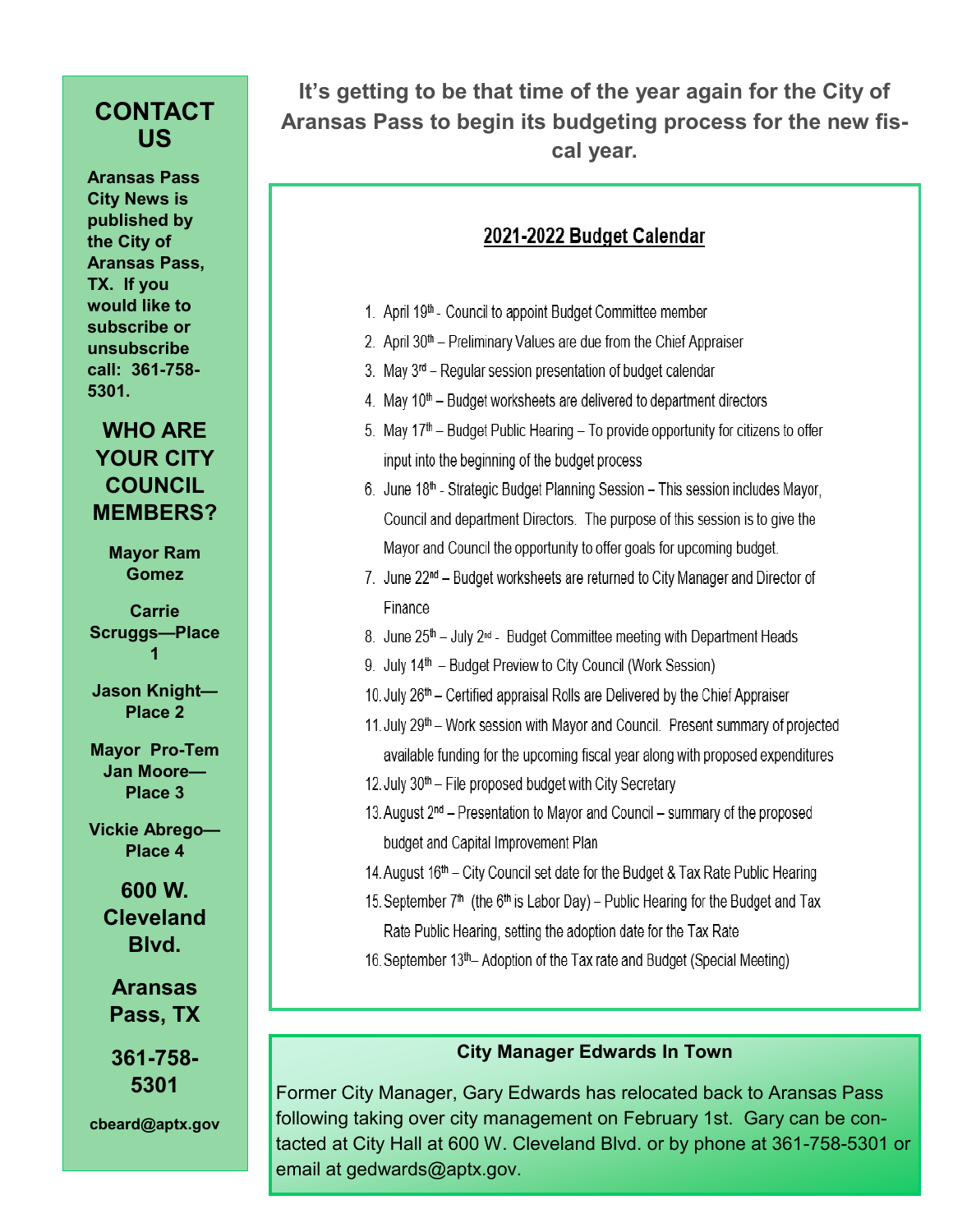The 2020 Annual Public Safety Report was presented at the February 1st City Council meeting. The report includes, Police, Fire, and Tri-County EMS services provided to the citizens of Aransas Pass in 2020.

|                                                   |                                 | <b>Department News</b>                                          |                     |                     |       |                                                                                                                                                                             |
|---------------------------------------------------|---------------------------------|-----------------------------------------------------------------|---------------------|---------------------|-------|-----------------------------------------------------------------------------------------------------------------------------------------------------------------------------|
| <b>ADMIN</b>                                      |                                 | RX Drugs surrendered by the public 280 lbs (up from last year). |                     |                     |       |                                                                                                                                                                             |
|                                                   |                                 |                                                                 |                     |                     |       | Open record requests: 1,340 received; 29 sent for AG opinion. (Requests Down, AG up)<br>Value of property stolen/recovered: \$765,536/\$250,078 (2019: \$864,302/\$120,488) |
|                                                   |                                 |                                                                 |                     |                     |       |                                                                                                                                                                             |
| <b>POLICE DIVISION REPORTS</b>                    | (See attached.)                 |                                                                 |                     |                     |       |                                                                                                                                                                             |
|                                                   |                                 |                                                                 |                     |                     |       |                                                                                                                                                                             |
|                                                   |                                 | <b>Activity</b>                                                 | 2018                | 2019                | 2020  |                                                                                                                                                                             |
| <b>Accidents</b><br>$2018$ $2019$ $=$ 2020<br>300 |                                 | <b>Calls for Service</b>                                        | 30645               | 27816               | 27669 | Proactive Activity =2018 =2019 =2020<br>8000                                                                                                                                |
| 250                                               | 382<br><b>249<sub>244</sub></b> | Police                                                          | 28009               | 24993               | 24839 | <b>Table</b><br>7186<br>7000                                                                                                                                                |
| 200                                               | <b>EMS</b>                      |                                                                 | 2276                | 2409                | 2463  | 58.85<br>6000                                                                                                                                                               |
| 150                                               | Fire                            |                                                                 | 360                 | 414                 | 367   | 5000<br>4000<br>10230428                                                                                                                                                    |
| 100<br><b>79 83 84</b><br>78 <sub>73</sub>        |                                 | Arrests                                                         | 462                 | 628                 | 440   | 3000                                                                                                                                                                        |
| 50<br><b>SE 12 a</b>                              |                                 | <b>Extra Patrols</b>                                            | 7186                | 5885                | 7200  | 2000<br>1003 <sup>2740</sup> and<br>1000                                                                                                                                    |
| --<br>٥<br>Auto/Ped<br>Hit & Run<br>Major         | Minor                           |                                                                 |                     |                     | 2942  | ٥                                                                                                                                                                           |
|                                                   |                                 | <b>Traffic Enforcement</b>                                      | 3428                | 3423                |       | Extra Patrols Public/Agency Assist<br>Traffic                                                                                                                               |
|                                                   |                                 |                                                                 | <b>Crime Trends</b> |                     |       | 2020<br>2018<br>2019                                                                                                                                                        |
| 450                                               |                                 |                                                                 |                     |                     |       | 395                                                                                                                                                                         |
| 400                                               |                                 |                                                                 |                     |                     |       |                                                                                                                                                                             |
| 350                                               |                                 |                                                                 |                     |                     |       | 327                                                                                                                                                                         |
| 300                                               |                                 |                                                                 |                     |                     |       | 303                                                                                                                                                                         |
| 252<br>250<br>219                                 |                                 |                                                                 |                     |                     |       |                                                                                                                                                                             |
| 196<br>200                                        |                                 |                                                                 |                     |                     |       |                                                                                                                                                                             |
| 150                                               |                                 |                                                                 |                     |                     |       |                                                                                                                                                                             |
| 100                                               |                                 | 98<br>90                                                        |                     |                     |       |                                                                                                                                                                             |
| 42 42<br>50                                       | 64                              | 52                                                              |                     |                     |       | 58 50 54<br>35                                                                                                                                                              |
| o                                                 | 18                              | 21                                                              |                     | 6<br>4 <sub>3</sub> |       | 15 <sub>9</sub>                                                                                                                                                             |